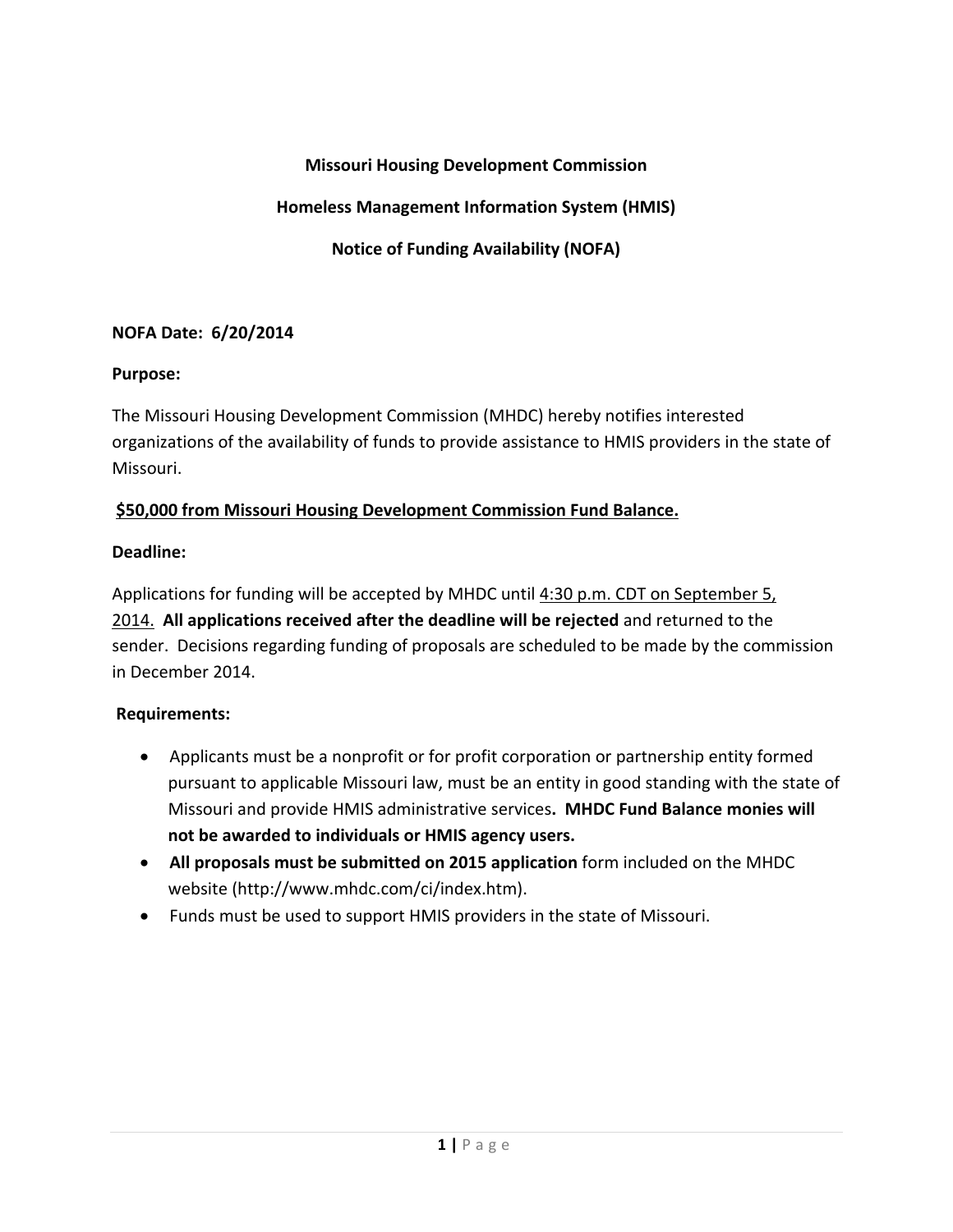## **Homeless Management Information System (HMIS)**

#### **Historical Information:**

A Homeless Management Information System (HMIS) is a software application designed to record and store client‐level information on the characteristics and service needs of homeless persons. A HMIS is typically a web‐based software application that homeless assistance providers use to coordinate care, manage their operations, and better serve their clients.

HMIS implementations can encompass geographic areas ranging from a single county to an entire state. A HMIS knits together homeless assistance providers within a community and creates a more coordinated and effective housing and service delivery system.

The United States Department of Housing and Urban Development (HUD) and other planners and policymakers at the federal, state and local levels use aggregate HMIS data to obtain better information about the extent and nature of homelessness over time. Specifically, a HMIS can be used to produce an unduplicated count of homeless persons, understand patterns of service use, and measure the effectiveness of homeless programs.

Homeless Management Information Systems were first developed in the late 1990s in response to a mandate by Congress requiring States to collect this data as a condition of receiving federal money from HUD to serve homeless populations. The impetus behind this mandate was to reduce and eventually solve homelessness, a problem which could never be solved if it was not understood and if progress toward that goal was not tracked.

#### **In Missouri:**

In Missouri, several HMIS providers support the Homeless Assistance Programs. Missouri Housing Development Commission (MHDC) depends on these providers to support the data for the Missouri Housing Trust Fund, Housing First Program, Emergency Solutions Grant and the bi‐ annual Homeless Study.

*Contributors to Program Success include the following:*

- Access to homeless data
- Client driven services
- Collaboration at local continuum level and statewide level
- Commitment to provide data on a timely basis
- Continued effort to include agency data

#### *HMIS Providers will:*

- Provide homeless data to MHDC in a timely basis
- Work with homeless provider agencies to gather accurate data